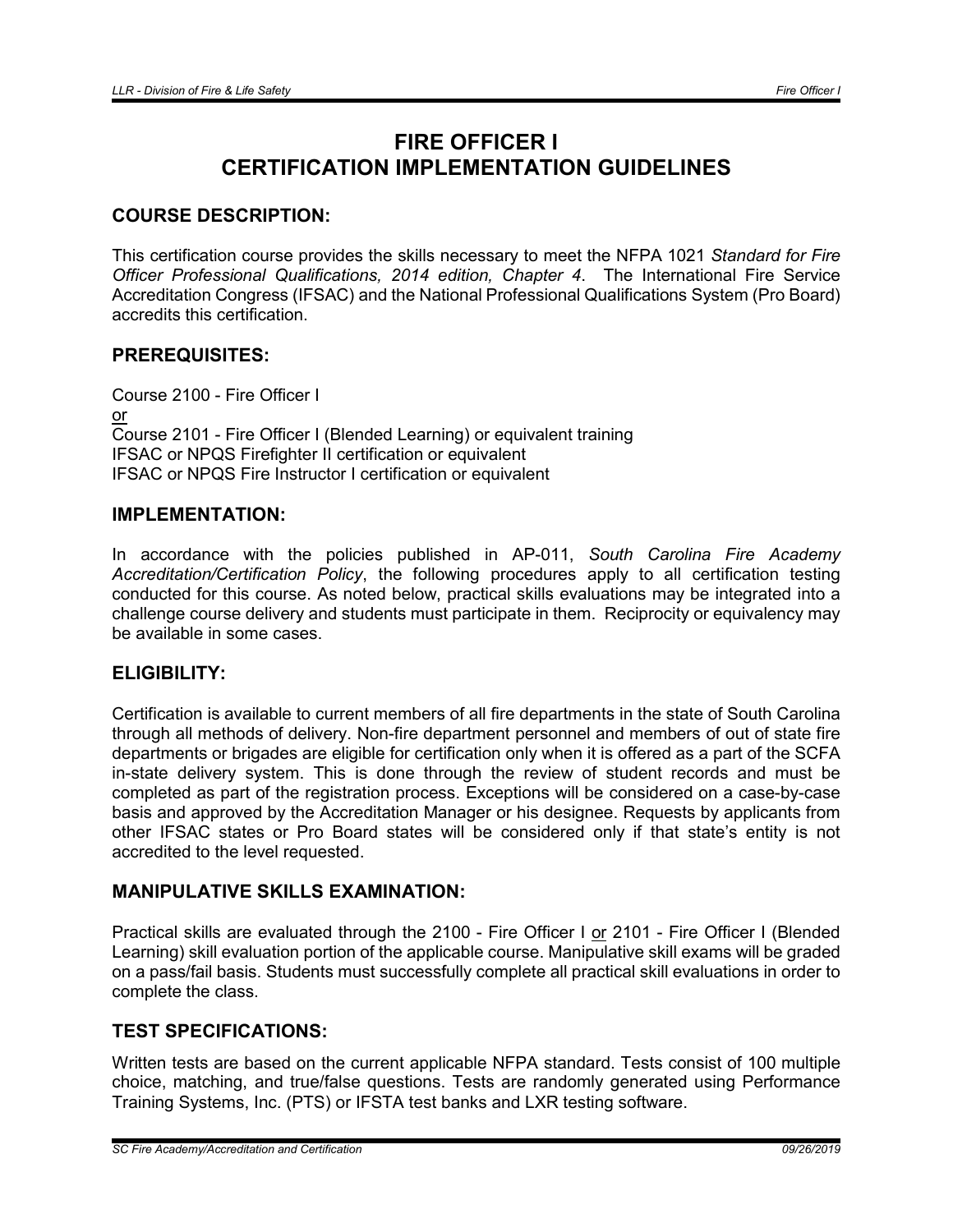#### WRITTEN EXAMINATION:

Cognitive certification exams for this level are offered as a challenge and as the end of course exam for the 2100 - Fire Officer I or 2101 - Fire Officer I (Blended Learning) courses. Students must meet eligibility requirements.

Tests are offered at various locations and dates throughout the state. Cognitive testing will also be available following the completion of the skill testing with the Challenge Process.

Cognitive or knowledge examinations shall be graded with a minimum score of 70% required for successful completion.

Test proctor selection will be limited to either full-time faculty or Instructors having test proctor or lead evaluator status. Except as allowed by policy the test proctor cannot have taught in the course being evaluated.

Cognitive or knowledge exams will be conducted in accordance with specific testing procedures.

#### Study Reference List

The following is a list of text that may be referenced in preparation for testing:

NFPA 1021, *Standard for Fire Officer Professional Qualifications*, *2014 Edition* Jones and Bartlett Learning, *Fire Officer Principles and Practices*, *3rd Edition*

# ORAL EXAMINATIONS:

Participants shall make the request for oral examination prior to date of the exam to the course coordinator or regional office. Oral testing shall be administered in accordance with prescribed policy.

# RECORD KEEPING AND DOCUMENTATION:

The lead evaluator or exam proctor will be responsible for returning the completed course paperwork and/or test package to their regional office or course coordinator within (5) working days after the exam date.

## APPEALS:

A participant may exercise his/her appeal rights under the following conditions:

- Non-compliance to written testing procedures and policies.
- Validity of test questions or answers.
- Discrimination.

Participants must make appeal request in writing to the Accreditation Manager within 30 calendar days of the date of the alleged occurrence.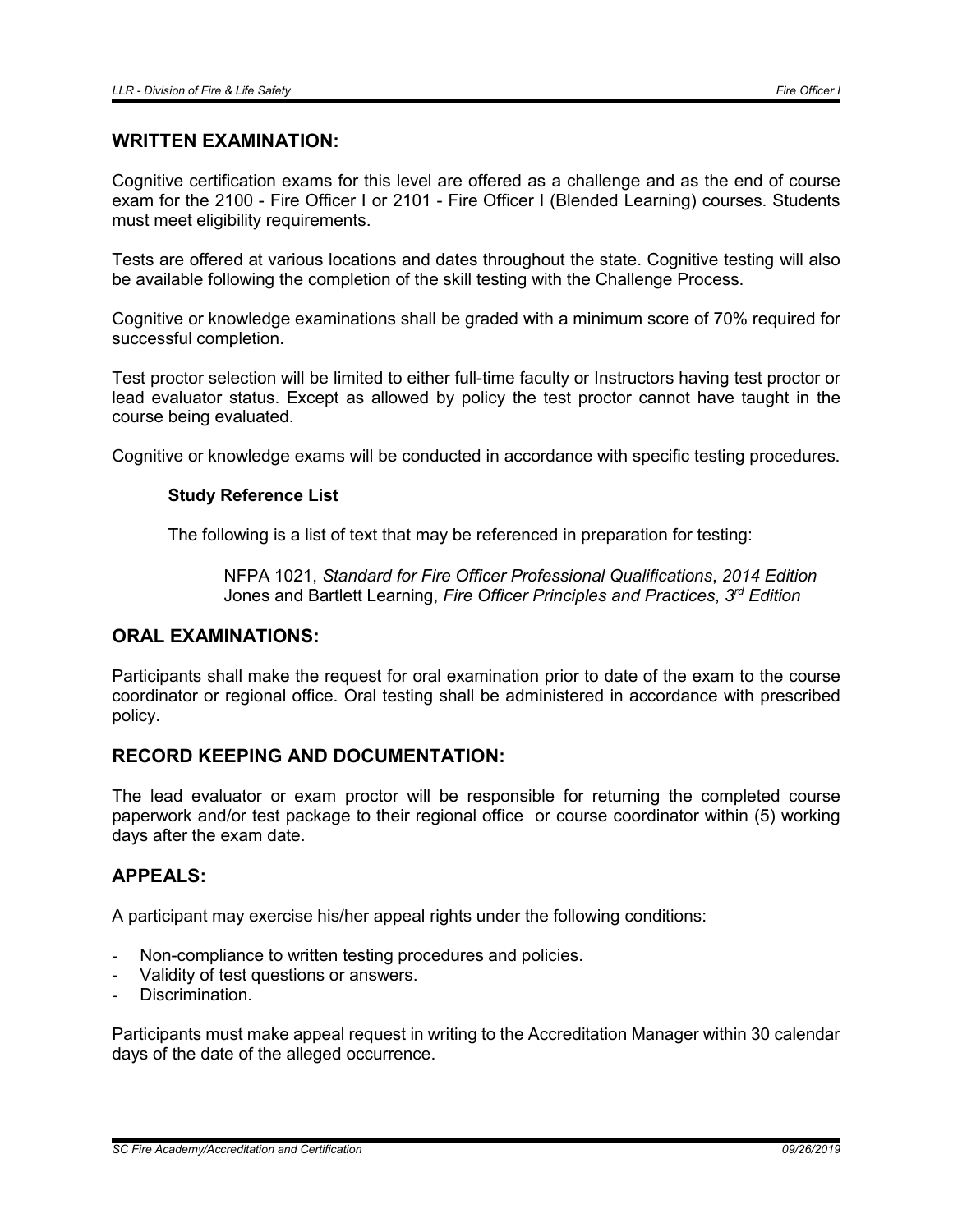The South Carolina Fire Academy shall follow all appeal policies as published in AP-011, the *South Carolina Fire Academy Accreditation/Certification Policy*.

#### RETESTING:

This policy pertains to all cognitive and manipulative examinations administered by the South Carolina Fire Academy including Fire Service Professional Qualification accredited level examinations, with the exception of the SCFA 1211 Class "E" Driver Examination, which will be governed by the South Carolina Department of Motor Vehicles Classified E & F License Third Party Tester's Safety Officer Manual for the South Carolina Fire Academy.

Individuals failing to obtain the required minimum score will be allowed two retest opportunities for each type of cognitive exam. For cognitive exams an immediate retest opportunity will be given, no sooner than one day after the original test failure, at the next available testing date, and no later than 120 days after the original test failure.

Students failing to obtain the required minimum score on the immediate retest opportunity shall be allowed a second retest opportunity a minimum of 30 days after the immediate retest opportunity. This will allow remediation and additional study. The first retest must be at least one day from the original test failure but no more than 120 days after the original test failure and the second retest, if needed, must be given 30 days from the immediate retest, but no later than 120 days after the original test failure.

Students failing to obtain the required minimum score on the second retest opportunity will be allowed to appeal to the Accreditation Manager if the student feels the testing environment was not adequate or some type of external problem contributed to a failure on the retest. The decision of the Accreditation Manager is final on the appeal. If a third retest opportunity is granted through an appeal it can be taken no sooner than one day after the appeal approval, at the next available testing date, and no later than 120 days after the original test failure.

The entire retesting time period, to include the appeal process, shall take no longer than 120 days. Failure of the cognitive testing process will require the course of instruction to be repeated. Any retest must be completed at a time convenient with the course schedule, but the number of retests will be the same.

Should an individual fail to earn a passing grade on a manipulative skill on the first attempt, he/she is eligible for an immediate second attempt on that skill. In accordance with Section 6.3.2 a third attempt can be approved by the Lead Evaluator if 50% or greater of the skill steps were completed in a satisfactory manner on the first and second attempts. Note: Any failed attempt caused by a failure of a Critical Skill Step will automatically eliminate the third attempt consideration. This must be done with no coaching from the evaluator. The students can be told what steps they failed and only that.

A student that fails their first testing opportunity (up to three attempts) is eligible for an immediate retesting opportunity (consisting of up to three attempts) in accordance with the procedure outlined above, during the next available testing date. Under circumstances requiring a different skill selection (i.e. limited resources) the Accreditation Manager or designee may select an alternative skill of equal level and difficulty.